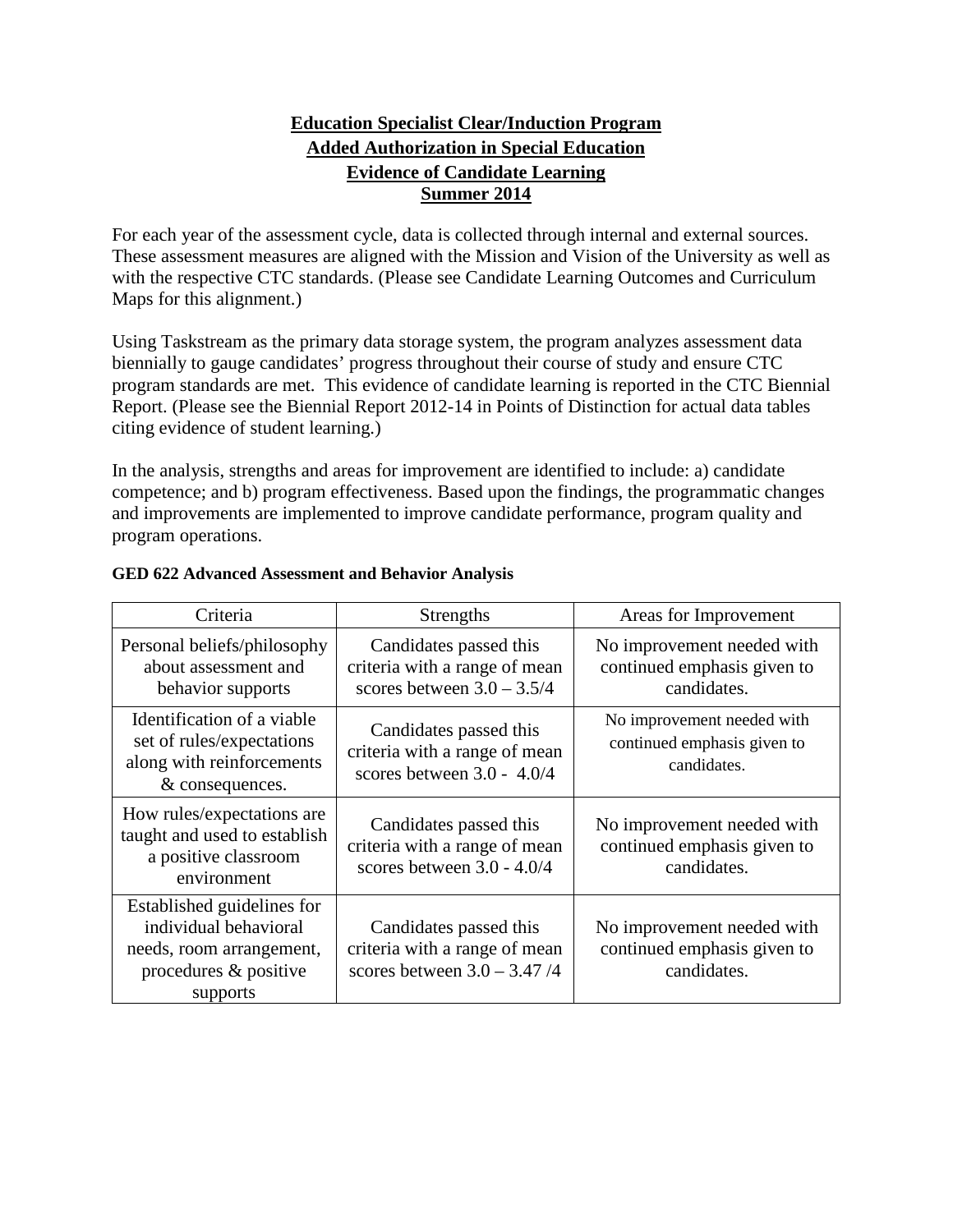### **GED 650 Universal Access: Equity for All Students**

| Criteria                                                               | Strengths                                                                                 | Areas for Improvement                                                                                                  |
|------------------------------------------------------------------------|-------------------------------------------------------------------------------------------|------------------------------------------------------------------------------------------------------------------------|
| CA state standards/<br><b>Common Core</b>                              | Candidates passed this<br>criteria with a range of mean<br>scores between $3.08 - 3.41/4$ | No improvement needed with<br>continued emphasis given to<br>candidates.                                               |
| Gathering facts about the<br>learners.                                 | Candidates passed this<br>criteria with a range of mean<br>scores between $3.15 - 3.55/4$ | No improvement needed with<br>continued emphasis given to<br>candidates.                                               |
| Considerations for<br>differentiating: CONTENT                         | Candidates passed this<br>criteria with a range of mean<br>scores between $3.08 - 3.67/4$ | No improvement needed with<br>continued emphasis given to<br>candidates.                                               |
| Considerations for<br>differentiating: PRODUCT                         | Candidates passed this<br>criteria with a range of mean<br>scores between $3.08 - 3.55/4$ | No improvement needed with<br>continued emphasis given to<br>candidates.                                               |
| Considerations for a<br>differentiated instructional<br><b>PROCESS</b> | Candidates passed this<br>criteria with a range of mean<br>scores between $3.08 - 3.55/4$ | No improvement needed with<br>continued emphasis given to<br>candidates.                                               |
| Identification of<br>implementation stage                              | Candidates passed this<br>criteria with a range of mean<br>scores between $3.0 - 3.45/4$  | No improvement needed with<br>continued emphasis given to<br>candidates.                                               |
| Reflection                                                             | Candidates showed a range<br>of mean scores between 2.92<br>$-3.45/4$ on this criteria    | The Special Education program<br>team needs to review this data to<br>determine ways to support<br>candidate learning. |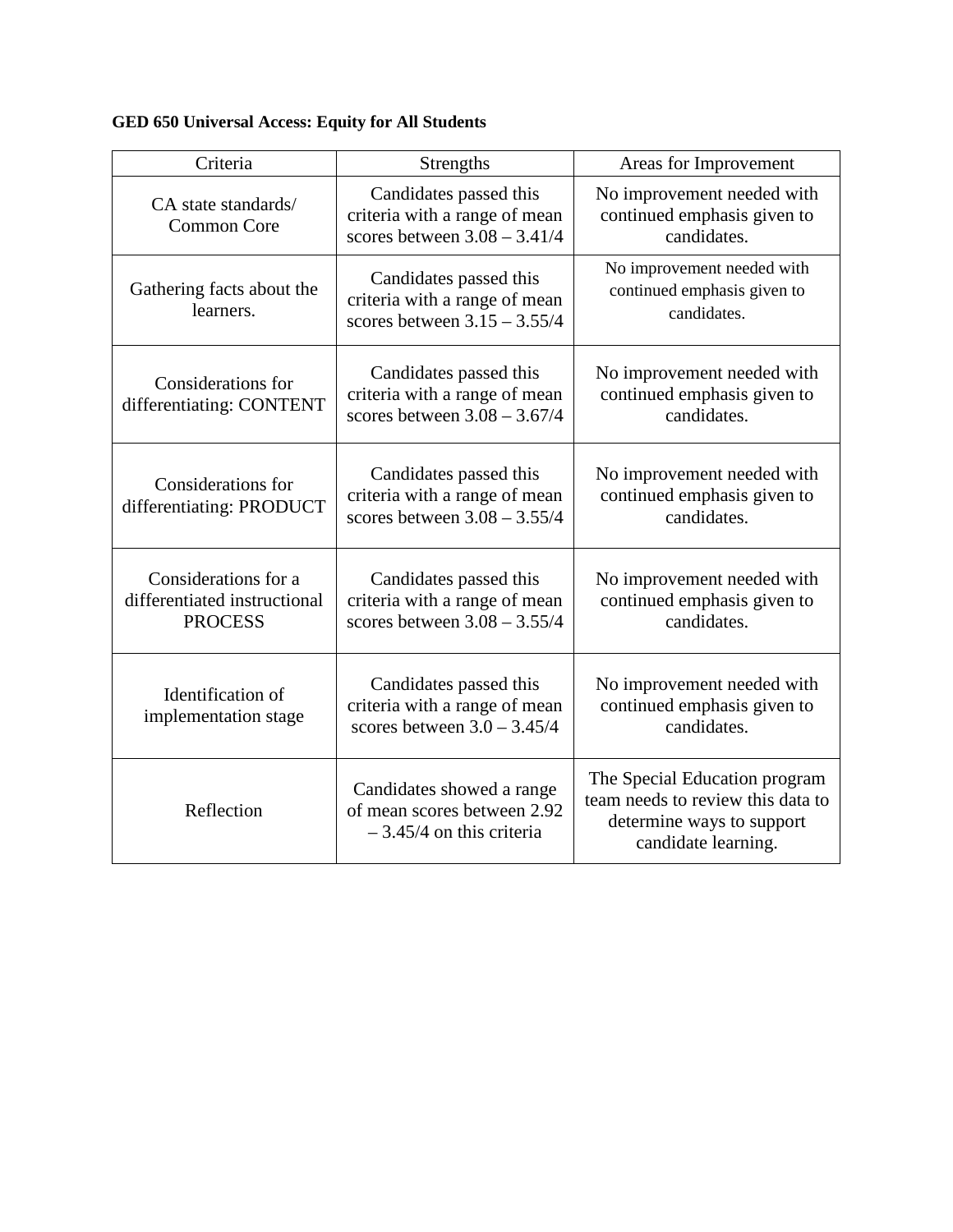## **GED 656 Shared Leadership, Legislation, and Due Process**

| Criteria                                | <b>Strengths</b>                                                                         | Areas for Improvement  |
|-----------------------------------------|------------------------------------------------------------------------------------------|------------------------|
| Description of Policy and<br>Procedures | Candidates passed this<br>criteria with a range of mean<br>scores between $3.5 - 4.0/4$  | No improvement needed. |
| Analysis of school<br>resources.        | Candidates passed this<br>criteria with a range of mean<br>scores between $3.55 - 4.0/4$ | No improvement needed. |
| Personal reflection                     | Candidates passed this<br>criteria with a range of mean<br>scores between $3.64 - 4.0/4$ | No improvement needed. |

### **GED 658 Reflective Coaching and Induction for Special Education**

| Criteria                                                                                                         | Strengths                                                                                 | Areas for Improvement                                                    |
|------------------------------------------------------------------------------------------------------------------|-------------------------------------------------------------------------------------------|--------------------------------------------------------------------------|
| Focus: determining what<br>the candidate needs to<br>know and be able to do                                      | Candidates passed this<br>criteria with a range of mean<br>scores between $3.63 - 3.96/4$ | No improvement needed                                                    |
| Action plan: examining<br>research and applying new<br>learning in their<br>assignment.                          | Candidates passed this<br>criteria with a range of mean<br>scores between $3.20 - 3.72/3$ | No improvement needed with<br>continued emphasis given to<br>candidates. |
| Implementation steps:<br>applying new learning in<br>their assignment                                            | Candidates passed this<br>criteria with a range of mean<br>scores between $3.80 - 3.83/4$ | No improvement needed.                                                   |
| Reflection/application<br>regarding instructional<br>strategies and student<br>attainment of<br>goals/objectives | Candidates passed this<br>criteria with a range of mean<br>scores between $3.63 - 3.80/4$ | No improvement needed.                                                   |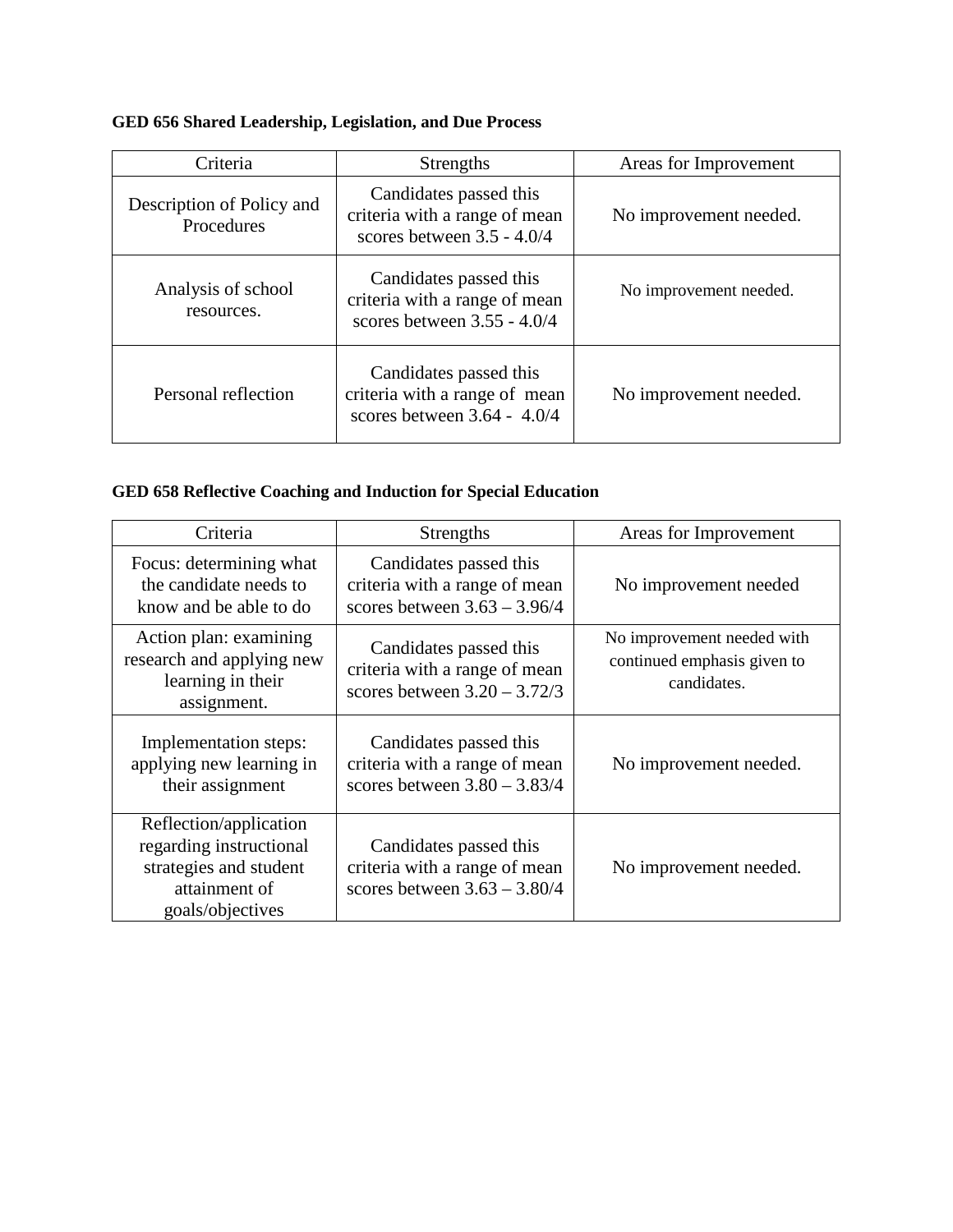| Criteria                                                                                                                                                                         | Strengths                                                                                | Areas for Improvement                                                                                                  |
|----------------------------------------------------------------------------------------------------------------------------------------------------------------------------------|------------------------------------------------------------------------------------------|------------------------------------------------------------------------------------------------------------------------|
| Discussion of relevant<br>demographic data on<br>student                                                                                                                         | Candidates passed this<br>criteria with a range of mean<br>scores between $3.40 - 4.0/4$ | No improvement needed with<br>continued emphasis given to<br>candidates.                                               |
| Description of the school<br>and community.                                                                                                                                      | Candidates passed this<br>criteria with a range of mean<br>scores between $2.80 - 4.0/4$ | The Special Education program<br>team needs to review this data to<br>determine ways to support<br>candidate learning. |
| <b>Educational history</b><br>including schools attended,<br>reason for initial referral,<br>disability category,<br>placement decisions, IEP<br>goals, behavior support<br>plan | Candidates passed this<br>criteria with a range of mean<br>scores between $3.20 - 4.0/4$ | No improvement needed with<br>continued emphasis given tp<br>candidates.                                               |
| Statements about family<br>system elements important<br>to understand the student's<br>behavior                                                                                  | Candidates passed this<br>criteria with a range of mean<br>scores between $2.80 - 4.0/4$ | The Special Education program<br>team needs to review this data to<br>determine ways to support<br>candidate learning. |
| Description of classroom<br>accommodations needed to<br>support the student                                                                                                      | Candidates passed this<br>criteria with a range of mean<br>scores between $2.40 - 4.0/4$ | The Special Education program<br>team needs to review this data to<br>determine ways to support<br>candidate learning. |
| Observational information<br>related to goals and<br>objectives in IEP                                                                                                           | Candidates passed this<br>criteria with a range of mean<br>scores between $2.80 - 4.0/4$ | The Special Education program<br>team needs to review this data to<br>determine ways to support<br>candidate learning. |
| Description of outcomes<br>from teacher/paraeducator<br>interviews regarding the<br>student                                                                                      | Candidates passed this<br>criteria with a range of mean<br>scores between $2.80 - 4.0/4$ | The Special Education program<br>team needs to review this data to<br>determine ways to support<br>candidate learning. |
| Summary and synthesis<br>statements indicating the<br>comparison of student's<br>characteristics with those<br>described in textbooks or<br>research                             | Candidates passed this<br>criteria with a range of mean<br>scores between $2.80 - 4.0/4$ | The Special Education program<br>team needs to review this data to<br>determine ways to support<br>candidate learning. |

**GED 651 Understanding Emotional/Behavioral Disorders, Interventions, and Supports**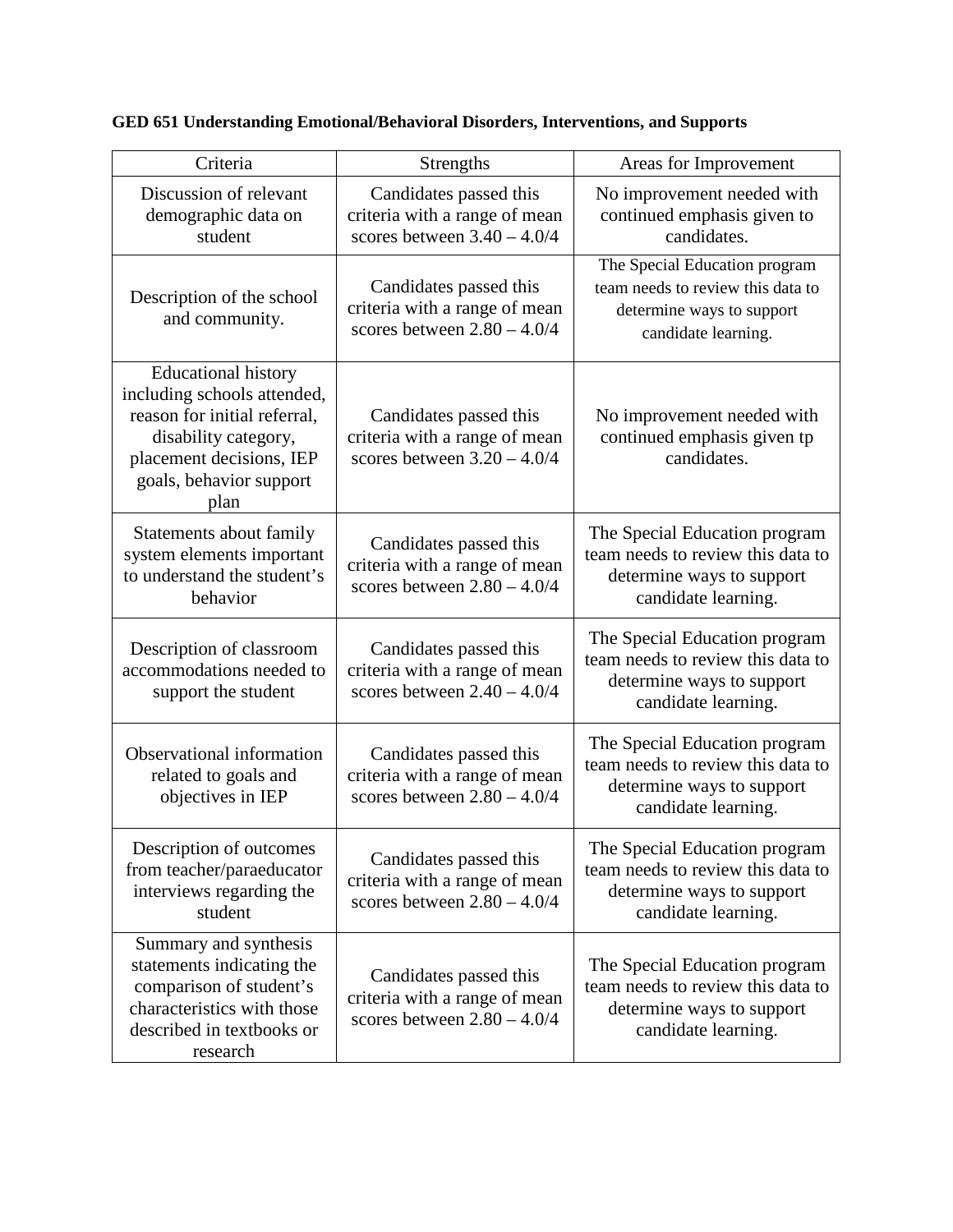|  |  | GED 652 Methods for Teaching Students with Autism Spectrum Disorders |
|--|--|----------------------------------------------------------------------|
|--|--|----------------------------------------------------------------------|

| Criteria                                                                                   | Strengths                                                                                 | Areas for Improvement  |
|--------------------------------------------------------------------------------------------|-------------------------------------------------------------------------------------------|------------------------|
| Daily class schedule, task<br>completion, & long-short<br>term assignments and<br>planning | Candidates passed this<br>criteria with a range of mean<br>scores between $3.77 - 4.0/4$  | No improvement needed. |
| Identification of DIS<br>services and a sensory diet.                                      | Candidates passed this<br>criteria with a range of mean<br>scores between $3.82 - 4.0/4$  | No improvement needed. |
| How the anticipation of<br>change and a relaxation<br>system are addressed                 | Candidates passed this<br>criteria with a range of mean<br>scores between $3.73 - 3.97/4$ | No improvement needed. |
| How a communication<br>system of needs/questions<br>is taught and utilized                 | Candidates passed this<br>criteria with a range of mean<br>scores between $3.64 - 3.68/4$ | No improvement needed. |

# **GED 653 Methods for Teaching Students with Traumatic Brain Injury**

| Criteria                                                                                                                | Strengths                                                                                 | Areas for Improvement                                                    |
|-------------------------------------------------------------------------------------------------------------------------|-------------------------------------------------------------------------------------------|--------------------------------------------------------------------------|
| Review and analyze the<br>neurological and academic<br>assessment reports                                               | Candidates passed this<br>criteria with a range of mean<br>scores between $3.46 - 3.93/4$ | No improvement needed with<br>continued emphasis given to<br>candidates. |
| Identify areas of strength<br>and areas of need for the<br>student; instructional needs<br>and issues.                  | Candidates passed this<br>criteria with a range of mean<br>scores between $3.34 - 3.73/4$ | No improvement needed with<br>continued emphasis given to<br>candidates. |
| Generate classroom<br>recommendations of<br>services and supports for<br><b>IEP</b>                                     | Candidates passed this<br>criteria with a range of mean<br>scores between $3.00 - 3.33/4$ | No improvement needed with<br>continued emphasis given to<br>candidates. |
| Goals/objectives for a<br>positive behavior support<br>plan addressing behavior<br>challenges and self-esteem<br>issues | Candidates passed this<br>criteria with a range of mean<br>scores between $3.0 - 3.40/4$  | No improvement needed with<br>continued emphasis given to<br>candidates. |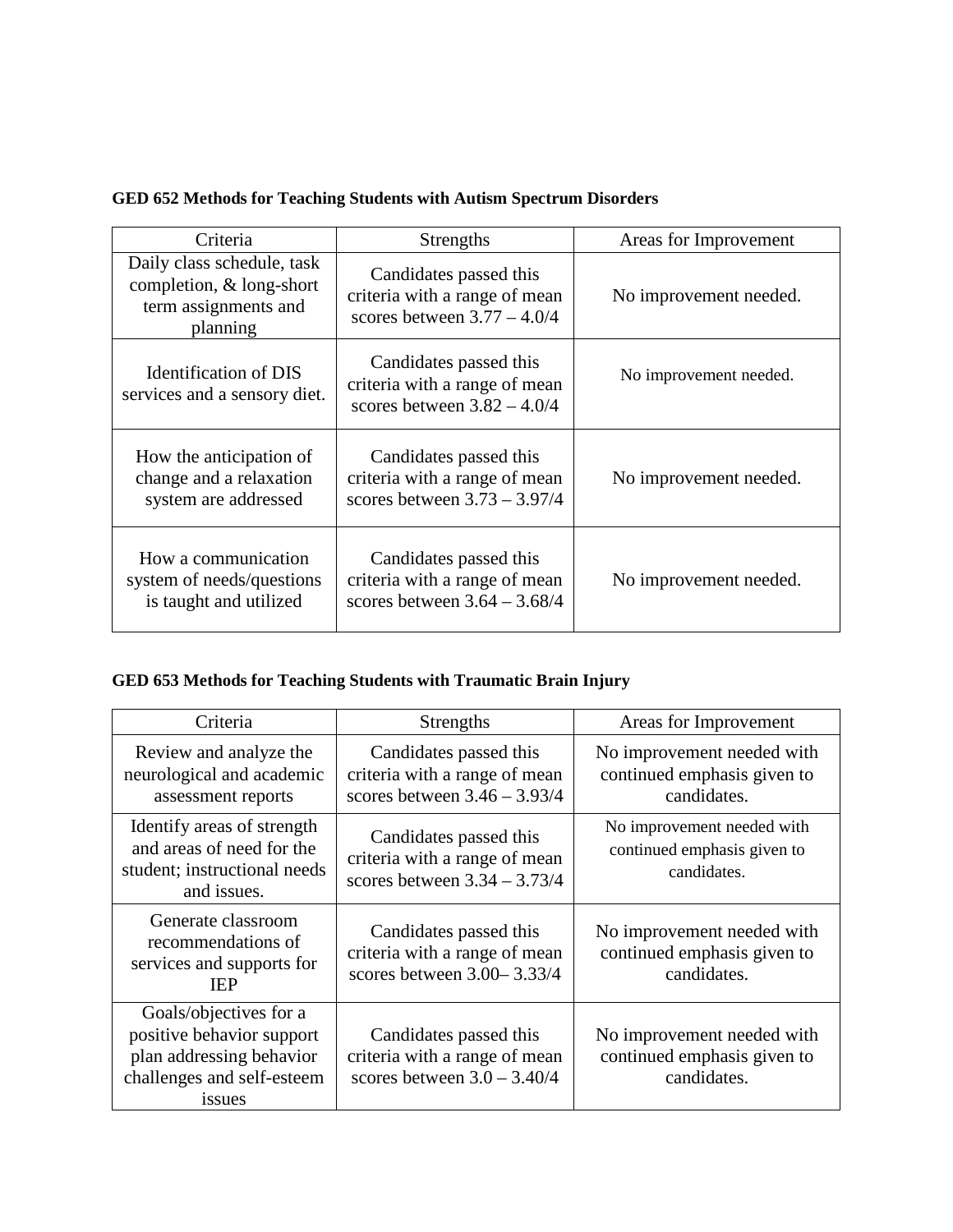| Assistive technology<br>goals/objectives | Candidates passed this<br>criteria with a range of mean<br>scores between $3.38 - 3.50/4$ | No improvement needed with<br>continued emphasis needed to<br>candidates. |
|------------------------------------------|-------------------------------------------------------------------------------------------|---------------------------------------------------------------------------|
| Academic goals/objectives;               | Candidates passed this                                                                    | No improvement needed with                                                |
| shared by a collaborative                | criteria with a range of mean                                                             | continued emphasis given to                                               |
| team                                     | scores between $3.44 - 3.73/4$                                                            | candidates.                                                               |

# **GED 661 Early Childhood Special Education Curriculum, Services, and Supports**

| Criteria                                                                                                                             | <b>Strengths</b>                                                                         | Areas for Improvement                                                                                                  |
|--------------------------------------------------------------------------------------------------------------------------------------|------------------------------------------------------------------------------------------|------------------------------------------------------------------------------------------------------------------------|
| Description of the<br>objectives and their<br>relationships to the IEP<br>goals                                                      | Candidates passed this<br>criteria with a mean score of<br>4.0/4                         | No improvement needed.                                                                                                 |
| Statements about the<br>adaptations and<br>accommodations needed<br>for the child including EL                                       | Candidates passed this<br>criteria with a range of mean<br>scores between $3.0 - 4.0/4$  | No improvement needed with<br>continued emphasis given to<br>candidates.                                               |
| Description of the<br>environment/setting and<br>the materials needed                                                                | Candidates passed this<br>criteria with a range of mean<br>scores between $3.50 - 4.0/4$ | No improvement needed.                                                                                                 |
| Specifications about the<br>data collection system used                                                                              | Candidates passed this<br>criteria with a range of mean<br>scores between $2.50 - 4.0/4$ | The Special Education program<br>team needs to review this data to<br>determine ways to support<br>candidate learning. |
| Discussion about the way<br>in which family members<br>are included in the activity                                                  | Candidates passed this<br>criteria with a range of mean<br>scores between $3.0 - 4.0/4$  | No improvement needed with<br>continued emphasis given to<br>candidates.                                               |
| Strategies for inclusion to<br>accomplish curriculum<br>adaptation, scheduling,<br>class composition,<br>grouping, and transitioning | Candidates passed this<br>criteria with a range of mean<br>scores between $3.0 - 3.88/4$ | No improvement needed with<br>continued emphasis given to<br>candidates.                                               |